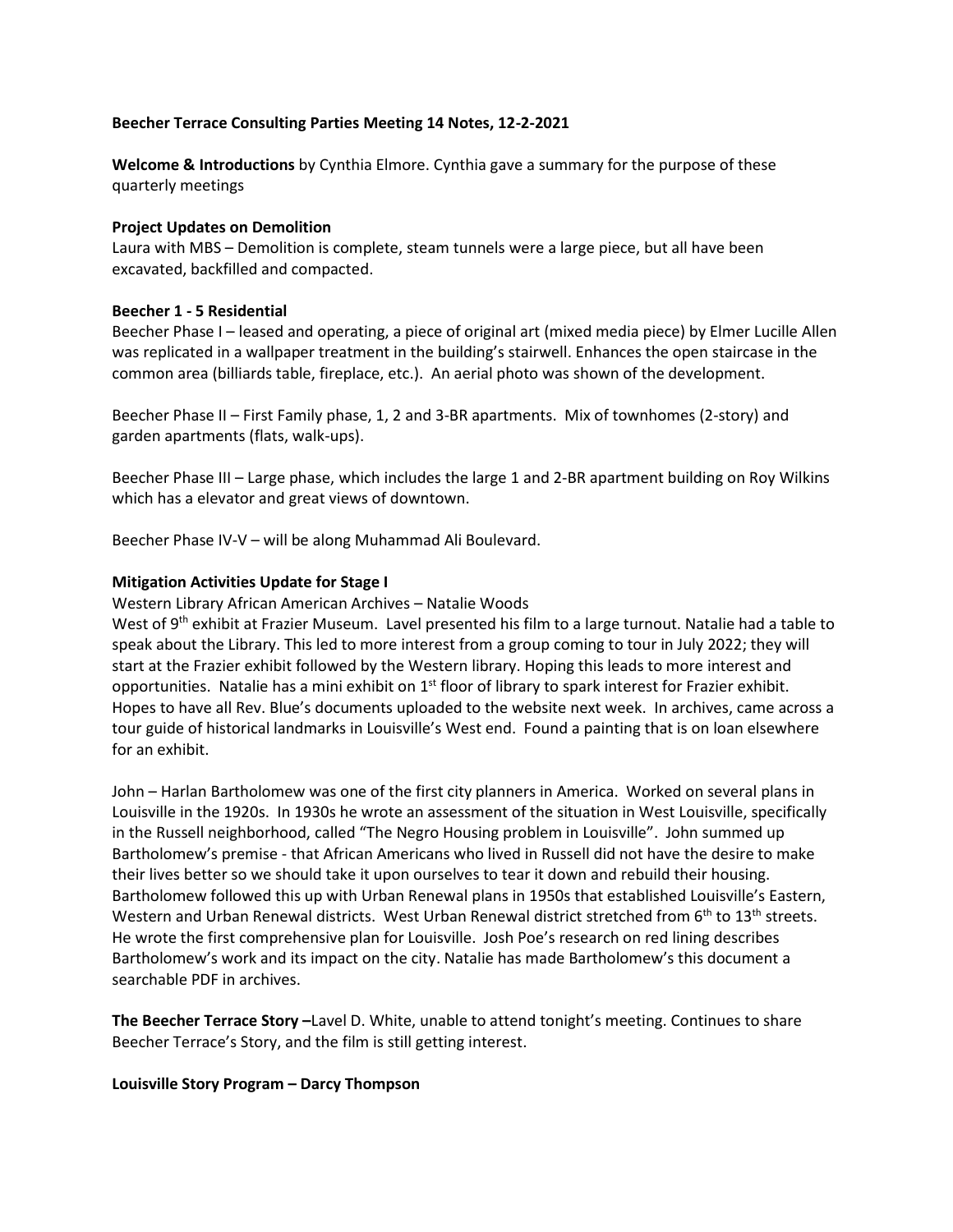Darcy and team were not able to be a part of the Frazier Day event. Rebecca Ingram at JCPS reached out to partner in putting the social back into social studies. Working with teachers on how to work cultural history into curriculum/programs. Put together first training in early November. Added a new staff person 2 weeks ago – came from Cities United and Russell: Place of Promise project. Next year will have more capacity with part-time help from Walt Smith from West of  $9<sup>th</sup>$ , he will bring younger folks into the project. Hope to have manuscript done by end of 2022. Book will come out in 2023. Over the last quarter the team did fieldwork interviewing folks, photo scanning, etc. Several photos and their stories were shown. Worked on the Defender project and began digitizing photos by Frank Stanley, Sr. that have been in UofL archives. Continued digging into gospel music and digitized couple hundred records.

Work slated for next quarter – edit the materials gathered so far, may obtain new materials, make final decisions about editorial framework. Leaning toward a Cornerstone idea – there are many layers of prominent families and people from very different backgrounds.

# **Data Recovery / Corn Island – Anne Bader**

Closing in finishing artifact analysis. Collected a total of 169 boxes, have 20+ left; hope to finish by end of 2021 but may go into Jan 2022. UK will curate all artifacts permanently, ideally wanted to keep them in Louisville, but the price was significantly lower at UK. Any professional can make an appointment to look at artifacts; unsure if public can do this. Doing detailed research (i.e. deed and chain of title), started outlining the report and drafting sections. Report focus will be on connections to occupations. Twice in the history of this location, the Black population has been displaced through Urban Renewal. In the first case, the neighborhood history has become largely erased and is now invisible, but we want to bring it back to life. In the second, we are working to ensure history lives on.

Work for upcoming quarters: two sets of specialized analyses…plants and bones. Continue having conversations and coordination with Black community. Has seen lack of participation from West Louisville residents so far, and want to bring more people in to tell their own stories. Corn Island wants to know more about what the people want to see from them.

#### **Public Participation / Corn Island – Anne Bader**

Public Ed and Outreach – Family Day at Frazier, had a booth for public with artifacts from Beecher Terrace. Installed an exhibit at Frazier which will be there until Sept. 2022. Presented in New Albany, IN - "Digging for a Promised Land" – connections with the North and Canada. JCPS staff came out to discuss their curriculums and matching artifacts to their goals. Pam – teachers are still working on curriculum questions before their artifact boxes can be created. Lots of room for creative ideas for displays around Beecher (i.e. artifacts, basketball goal/scoreboard, etc).

Presenting at the National conference in April 2022. Will hear update on this in June 2022 meeting.

Corn Island is scanning a large amount of artifacts for the report - these can be put online. The report is full of research data. Anne/Cynthia said it is probably a good idea in the future to have a simplified version for the lay person to consume.

#### **Baxter Community Center/Stage 5 Update – John Hawkins**

Planning for the renovation and addition to the Baxter Community Center. Renderings were shown. The addition will be mostly glass and accessible (i.e. elevator, etc.). Working with architect on designs and drawings. Recently provided updates to the SHPO including: 1) rear façade – keeping existing single